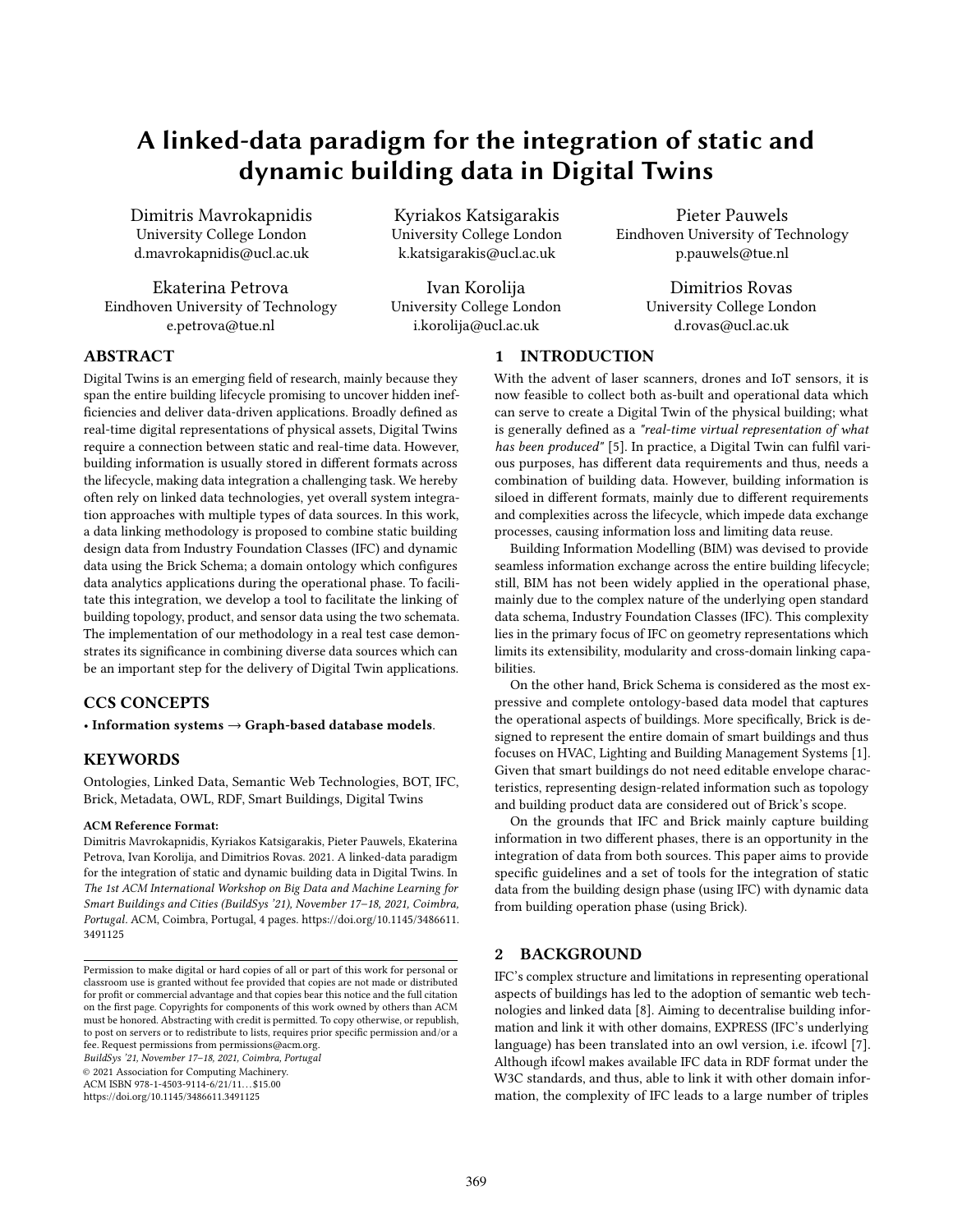#### BuildSys '21, November 17-18, 2021, Coimbra, Portugal Mayrokapnidis, Katsigarakis, Pauwels et al.



Figure 1: Conceptual building data model using BRICK (blue), BOT (orange), PROPS (green) and BEO (yellow) ontologies

and thus still creates storage inefficiencies in terms of querying the graph. For example, a recent study introduced an architecture for a Digital Twin which integrates static and dynamic data based on ifcowl, leading to a large unified graph which would be both time-consuming and impractical to use [\[3\]](#page-3-5).

To meet the requirements for a more simple, modular and extensible data storage model, the Linked Building Data (LBD) group devised the Building Topology Ontology (BOT) to be used as foundation in combination with other ontologies, including building elements (BEO), product catalogues (BPO), IoT sensor observations (SSN) and other ontologies [\[11\]](#page-3-6). Through he IFC-to-LBD converter [\[2\]](#page-3-7), the user can extract IFC data and transform them into RDF format, using modular ontologies (i.e. BOT, PROPS, BEO etc.), making it possible to store data and make queries more easily compared to ifcowl-enabled graphs.

In contrast to general-purpose ontologies of the LBD group, Brick consists of multiple instances, aiming for completeness of the building operation domain rather than flexibility, and thus can lead into more constrained representations which limits its use in a variety of building energy applications [\[9\]](#page-3-8). Despite Brick is considered as the most expressive and complete data schema compared to other ones in the same domain, it still lacks in completeness (i.e. achieved 58%) based on a recent study [\[10\]](#page-3-9), highlighting the need for integration with other ontologies, such as BOT, SAREF and BACS.

In a recent study, Fierro et al. [\[4\]](#page-3-10) introduced an algorithm which automatically converts the common entities from different data models (including IFC) across the lifecycle into a Brick model. Although the goal of this study is to maintain building data over the course of the entire lifecycle, this approach leads to a graph which can only include data represented by the Brick Schema. Instead, to create a foundation data model for Digital Twin applications in buildings, a combination of static and dynamic data can be realized by linking IFC and Brick schemata.



Figure 2: Proposed IFC-Brick integration framework

# 3 METHODOLOGY

In figure 1, we present a conceptual example of a building data model that illustrates how different instances of a building (i.e. Storey\_1, Space\_1, Wall\_1, Temp\_Sensor\_1) are represented using the proposed set of ontologies. Following the design principles of BOT, every instance in our model is either defined as bot:Zone (or subclass of it, i.e. bot:building, bot:storey) or bot:element. In addition, BEO ontology is used as an additional layer of information, enhancing the bot:element instances with the type of the building element. Although PROPS is still in conceptual stage [\[2\]](#page-3-7), it is used here to demonstrate how we can assign properties in building elements such as room area and heat transfer coefficients of walls.

The proposed integration framework in Figure 2 demonstrates how IFC and Brick Schema can be used to extract three diverse categories of building data; topology, building products, and sensor data. This architecture builds upon the IFC to LBD converter [\[2\]](#page-3-7) to extract and transform IFC data into RDF format. More precisely, BOT is used to represent the topology of the building while PROPS and BEO ontologies are applied to represent the building data properties and the type of building elements respectively. In addition, systems equipment and sensor tags are represented using the Brick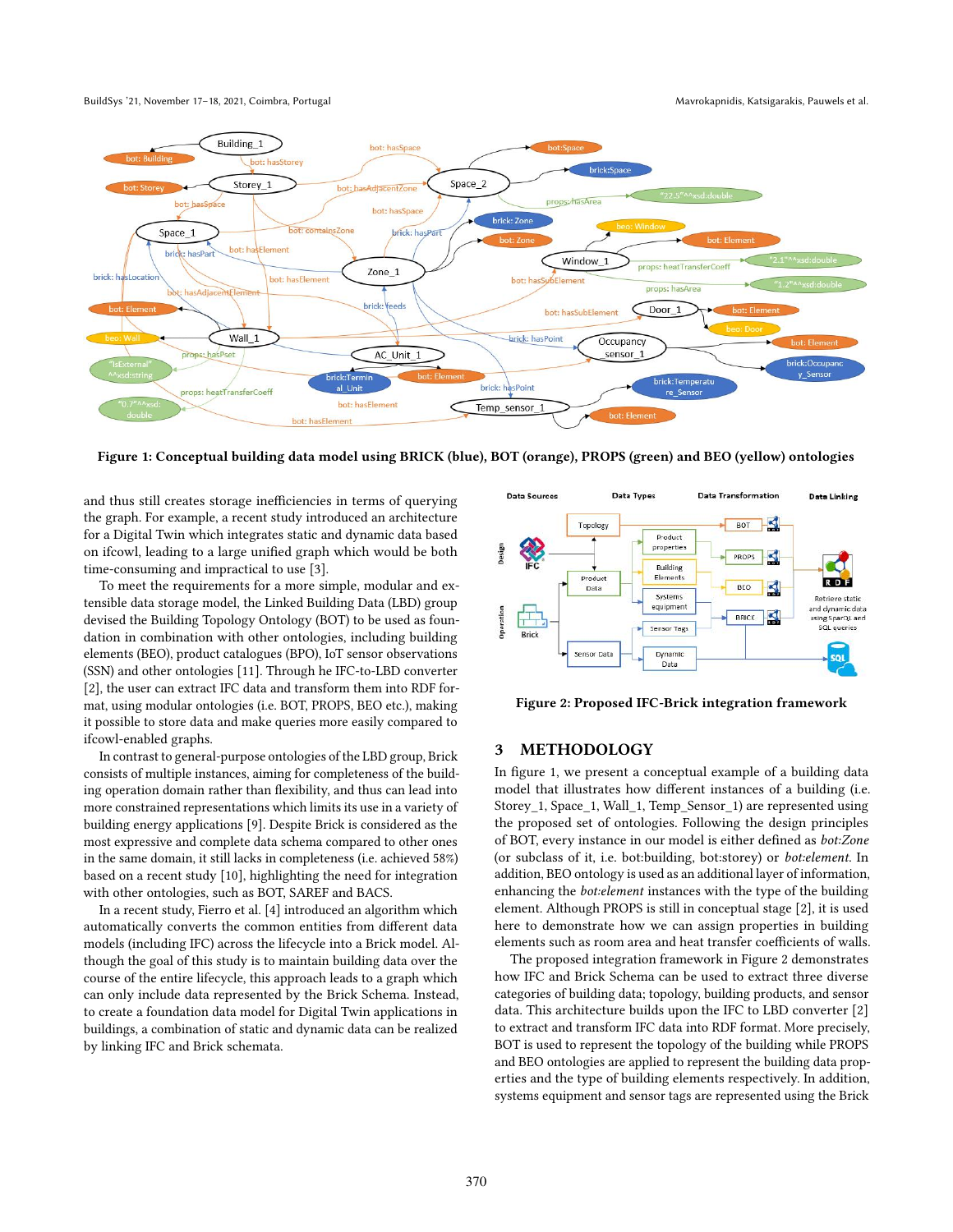

Figure 3: Test Case - Physical vs Digital representation

Schema, while time series data corresponding to the sensor tags are stored in a historical time-series database. Overall, static building data are stored in RDF format while dynamic data are stored in a SQL database and Brick Schema provides the connection between the two databases.

Brick instances are generated in accordance with the existing alignment instructions between BOT and Brick [\[12\]](#page-3-11). In our model as illustrated in Figure 1, spaces, zones and elements are used for alignment between Brick and BOT. The relationship between ifc-Space, bot:Space and brick:Space is central in the proposed solution. Although Brick would be able to represent additional spatial information (i.e. Building\_1), there is not practical value in doing so, since we expect the user to use Brick for the retrieval of operational information and BOT for spatial characteristics.

To facilitate the RDF data generation, from IFC to BRICK, BOT, BEO, and PROPS, an online knowledge graph generator is developed in JAVA  $^1$  $^1$  as part of this study. It builds on top of the existing efforts of the IFC to LBD converter [\[2\]](#page-3-7), by extracting IFC data to create additional BOT entities such as bot:ContainsElement, bot:hasAdjacentElement which represent the relationship between spaces and bounding elements. Using our tool, the user is able to upload an IFC file and automatically transform it into RDF data following the concepts of Figure 1.

Overall, the resulting unified knowledge graph can only represent the physical Brick entities (i.e. Temp\_Sensor, AC\_unit, etc) as generated from IFC. Non-physical Brick entities related to the operation of BMS, mechanical systems and sensors (e.g. Setpoints, Signals, etc.) cannot be represented in IFC and thus, cannot be generated from it. As a result, the output of this tool should be considered as a "ready to connect with Brick" graph. To connect the unified graph with a full Brick, the serial number of the devices is included in IFC as "Device\_ID", using property sets (i.e. IfcPropertySet).

# 4 TEST CASE

To demonstrate the practical value of the proposed integration approach, we use a real-world building that serves as a student hall at Technical University of Crete (TUC). This is a three storey building, consisting of en-suite student rooms and a communal kitchen per floor. Each space contains a split air conditioner supporting heating and cooling requirements, a thermostat to control indoor climate and an occupancy sensor. The real-world building along with its digital representation are illustrated in Figure 3.

We create a 3D parametric model in Revit from which IFC data are exported and enriched with second level space boundaries using the CBIP tool [\[6\]](#page-3-12), an algorithm that applies geometric processing to address issues from the IFC exportation process. The proper authoring of IFC's space boundaries is essential for creating a full representation of the topology, including spaces' adjacency and their bounding building elements. Similar processing is required to create the missing semantic link of the mechanical and sensor equipment with the space on which they are installed.

For this particular building, a Building Management System (BMS) system has already been in use, monitoring occupancy, temperature, energy consumption and other operational parameters of the building and storing real-time dynamic data in a SQL server. To organise and retrieve data from the server, a Brick model has already been generated and used to represent in-depth information about sensor data points and the related mechanical systems.

### 5 RESULTS

The implementation of our proposed method occurs in two steps: (1) the transformation of IFC into a unified knowledge graph and (2) its connection with the Brick representation of the BMS system. The first part is automatically accomplished thanks to our knowledge graph generator tool; whereas, the connection with the Brick graph that includes the sensor tag information is performed manually for demonstration of the proposed integrated system. The IFC file, the corresponding results from the knowledge graph generator and the final integrated knowledge graph are available on Github  $^2$  $^2$ . To demonstrate the utility of the proposed unified graph, we form a simple SPARQL query (Listing 1) to extract static data from the graph, including the window and space areas as well as the IDs of the air zone temperature sensors for each space in the building. These are then used to retrieve time-series data from the historical database which are processed to calculate the daily mean air temperature. The results of this process in Table 1 demonstrate that it is possible to extract diverse building data. Similar queries can also return additional data including window properties, bounding wall elements, adjacent spaces, room area as well as dynamic data from temperature and occupants sensors. These results demostrate how the proposed approach can be used for the retrieval of both static and dynamic data and potentially support a various Digital Twin use cases in buildings.

```
1 prefix schema : < http :// schema . org # >
```

```
2 prefix rdf: < http :// www . w3 . org /1999/02/22 - rdf - syntax - ns # >
```

```
3 prefix owl: < http :// www . w3 . org /2002/07/ owl# >
```

```
4 prefix bot: < https :// w3id . org /bot# >
```

```
5 prefix xsd: < http :// www . w3 . org /2001/ XMLSchema # >
```

```
6 prefix rdfs : < http :// www . w3 . org /2000/01/ rdf - schema #>
```

```
7 prefix brick : < https :// brickschema . org / schema /1.1/ Brick # >
```

```
8 prefix beo: < https :// pi . pauwel . be / voc / buildingelement # >
```
- 9 prefix om: < http :// openmetrics . eu / openmetrics # >
- 10 prefix props : < https :// w3id . org / props # >
- 11 SELECT DISTINCT ? sp\_a ? win\_a ? temp\_id
- 12 /\* temp\_id : temperature\_sensor\_id \*/

```
13 /* sp_a : space_area */
14 /* win_a : window_area */
```

```
15 WHERE {
```
16 ? sp a bot:Space , brick : Space ;

```
17 props : hasArea ? sp_a .
```
- 18 ? sp bot: adjacentElement ? win .
- 19 ? win a beo: Window ;

<span id="page-2-0"></span><sup>1</sup>https://github.com/kyriakoskatsigarakis/openmetrics/blob/master/openmetricskgg/examples/101/101\_Enhanced\_Detailed.ttl

<span id="page-2-1"></span><sup>2</sup>https://kgg.openmetrics.eu/